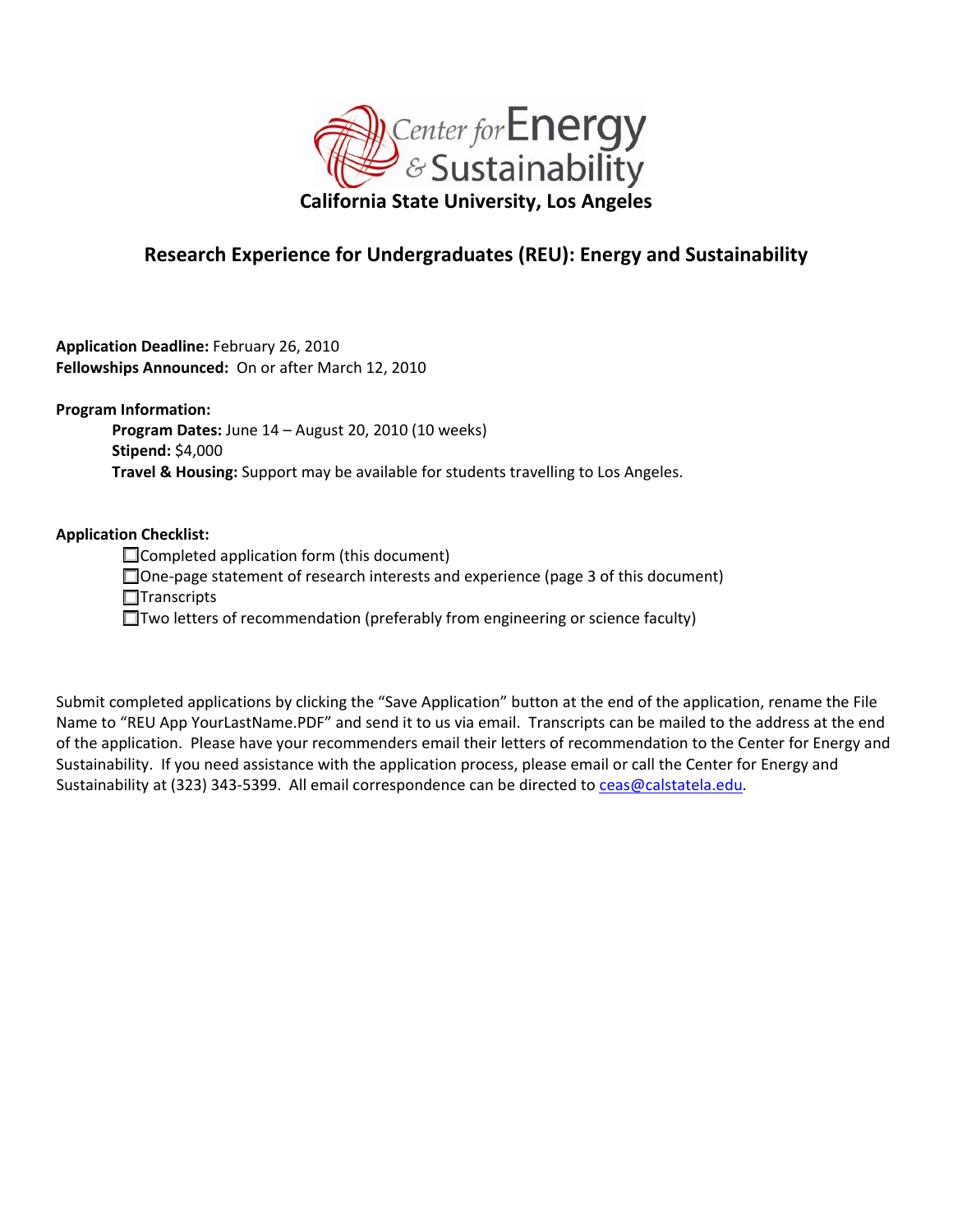## *Personal Information:*

| Name:                                                                                     |                                                        |                                                       |           |            |  |  |
|-------------------------------------------------------------------------------------------|--------------------------------------------------------|-------------------------------------------------------|-----------|------------|--|--|
|                                                                                           | Last                                                   | First                                                 |           | MI         |  |  |
| Address:                                                                                  | <b>Street Address</b>                                  |                                                       |           | Apt/Unit # |  |  |
|                                                                                           | City                                                   | State                                                 | Zip Code  |            |  |  |
|                                                                                           |                                                        |                                                       |           |            |  |  |
| U.S. Citizen:                                                                             | Select One<br>Permanent Resident (registration number) |                                                       |           |            |  |  |
|                                                                                           |                                                        |                                                       |           |            |  |  |
| Gender*:                                                                                  | Select One                                             |                                                       |           |            |  |  |
| Ethnicity*:                                                                               | Select One                                             |                                                       |           |            |  |  |
| * We are required to track these data. You are not obligated to provide this information. |                                                        |                                                       |           |            |  |  |
| <b>Education:</b> Last school attended or currently attending                             |                                                        |                                                       |           |            |  |  |
|                                                                                           |                                                        |                                                       |           |            |  |  |
|                                                                                           |                                                        |                                                       |           |            |  |  |
|                                                                                           | Current or Highest Completed Class Standing:           | Select One<br>If you selected "Other" please specify: |           |            |  |  |
| <b>Expected Degree:</b>                                                                   | Select One                                             | Expected Graduation Date: ______                      | (MM/YYYY) |            |  |  |
| GPA:                                                                                      | Cumulative                                             | Last 90 Qtr/ 60 Semester                              |           |            |  |  |

If you are currently a CSULA student, initial in the space provided if you give the Center for Energy and Sustainability permission to access your academic records through GET \_\_\_\_\_\_.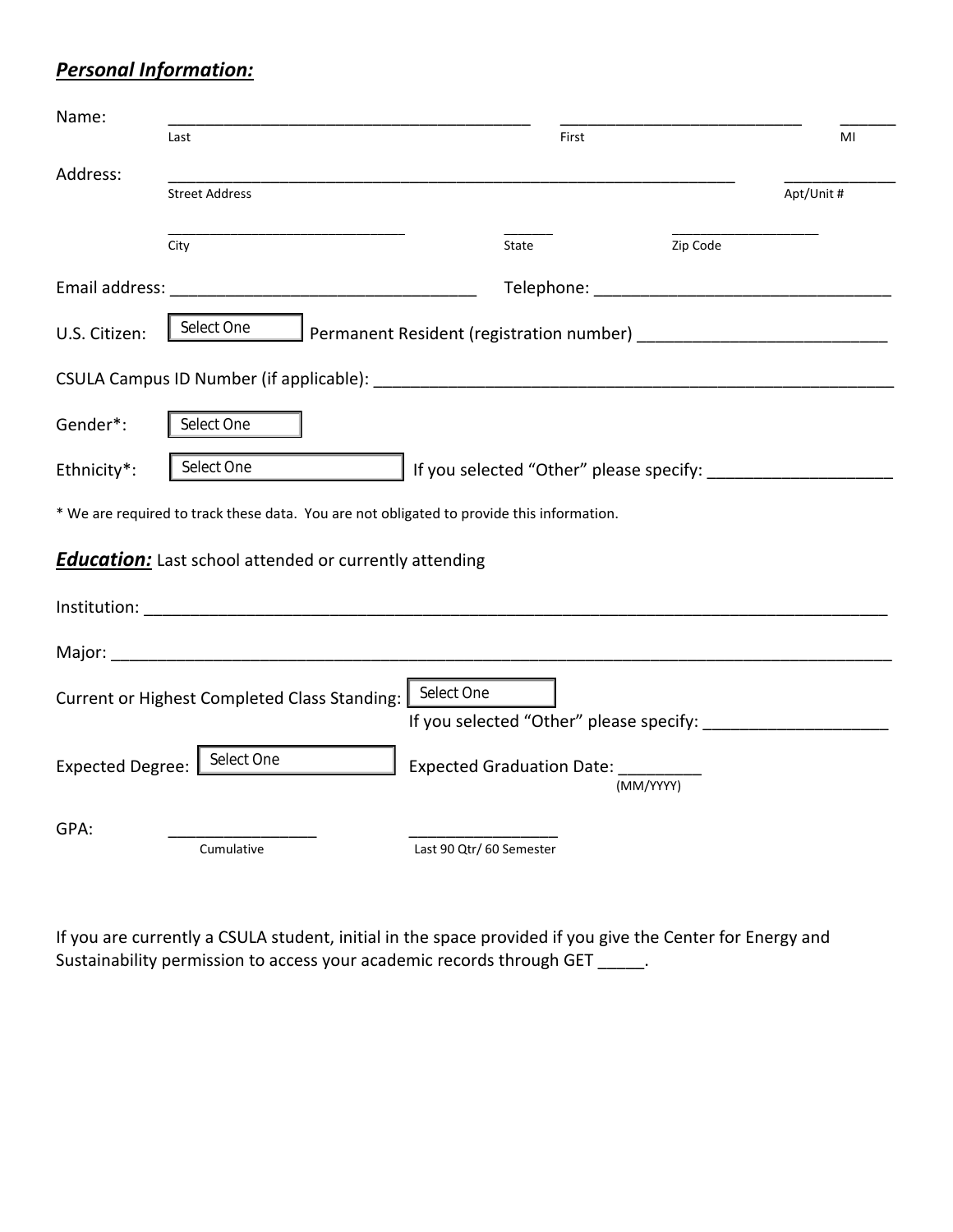Please briefly describe your research experience, including skills acquired (neither a requirement nor a factor in **determining your inclusion in this program. It is merely useful in determining summer research team groupings).**

**How did you hear about this REU program?** 

Essay: We are looking for qualified, energetic, enthusiastic, and hard-working students who are interested in energy and sustainability research. Please include below a 500-word essay that describes your research interests and your career goals. Tell us when you'll graduate and what you want to do after graduation. Tell us how you think you'll benefit from this REU program.